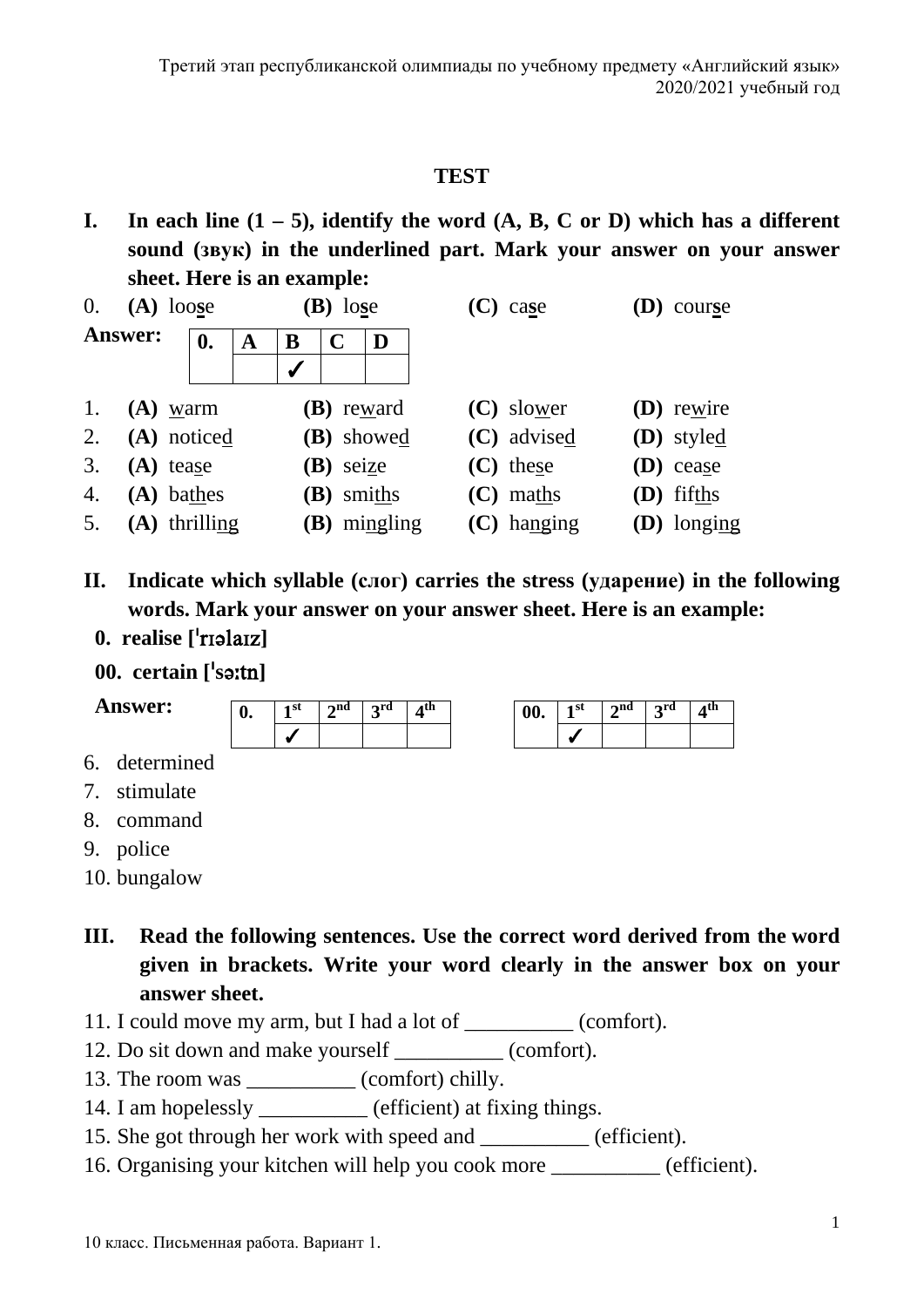- 17. There was a \_\_\_\_\_\_\_\_\_\_ (spectacle) sunset last night.
- 18. It has been a \_\_\_\_\_\_\_\_\_\_ (spectacle) successful year.
- 19. The stadium was packed with cheering \_\_\_\_\_\_\_\_\_\_ (spectacle).
- 20. Sugar is the \_\_\_\_\_\_\_\_\_\_ (destroy) of healthy teeth.
- 21. Lack of trust is very \_\_\_\_\_\_\_\_\_\_ (destroy) in a relationship.
- 22. Many people are very concerned about the \_\_\_\_\_\_\_\_\_\_ (destroy) of the rainforests.
- 23. She writes elegantly and \_\_\_\_\_\_\_\_\_\_ (economy).
- 24. The country is in the midst of an \_\_\_\_\_\_\_\_\_\_\_ (economy) crisis.
- 25. With rents so high, it wasn't \_\_\_\_\_\_\_\_\_\_ (economy) to continue to live in the city.

## **IV. Open the brackets putting the verb in the correct tense and voice form.**

- This expedition began in the morning almost an hour later than I (26)\_\_\_\_\_\_\_\_\_\_\_\_\_\_\_\_\_\_\_\_\_\_ **(***plan***)**, despite the fact that I (27)\_\_\_\_\_\_\_\_\_\_\_\_\_\_\_\_\_\_\_\_\_ **(***complete***)** my packing well before eight o'clock. I suppose I was very conscious of the fact that I would miss it and I thought: "Once I (28)\_\_\_\_\_\_\_\_\_\_\_\_\_\_\_\_\_\_\_\_ (*depart***)**, Darlington Hall (29)\_\_\_\_\_\_\_\_\_\_\_\_\_\_\_\_\_\_\_\_\_ **(***stand***)** empty for probably the first time since the day it  $(30)$ \_\_\_\_\_\_\_\_\_\_\_\_\_\_\_\_\_\_\_\_\_\_\_\_\_\_\_\_\_\_ (*build*)." It is hard to explain my feelings once I finally (31)\_\_\_\_\_\_\_\_\_\_\_\_\_\_\_\_\_\_\_\_\_\_\_\_\_\_ **(***set off***)**. For the first twenty minutes or so of motoring, I cannot say I (32)\_\_\_\_\_\_\_\_\_\_\_\_\_\_\_\_\_ **(***seize***)** by any excitement or anticipation at all. This was due, no doubt, to the fact that though  $I(33)$ *(motor)* further and further from the house, I  $(34)$ *(continue)* to find myself in surroundings with which I had at least a passing acquaintance. Now I had always supposed I (35)\_\_\_\_\_\_\_\_\_\_\_\_\_\_\_\_\_\_\_\_\_\_\_\_\_\_\_\_\_\_\_\_\_\_\_ **(***travel)* very little. If only I (36)\_\_\_\_\_\_\_\_\_\_\_\_\_\_\_\_\_\_\_ **(***restrict***)** by my responsibilities in the house, I (37)\_\_\_\_\_\_\_\_\_\_\_\_\_\_\_\_\_ **(***become***)** much more acquainted with those neighbouring districts.
- **V. Think of one word which is appropriate for all three gaps in each set of the following sentences. Write this word clearly in the answer box on your answer sheet.**
- 38. \_\_\_\_\_\_\_\_\_\_\_\_\_\_\_\_\_\_\_\_\_
	- a) Mild, wet winters and summers are characteristics of the Mediterranean climate.
	- b) The paint on this window isn't vet, so don't touch it.
	- c) His \_\_\_\_\_\_\_\_\_\_ sense of humor made him popular.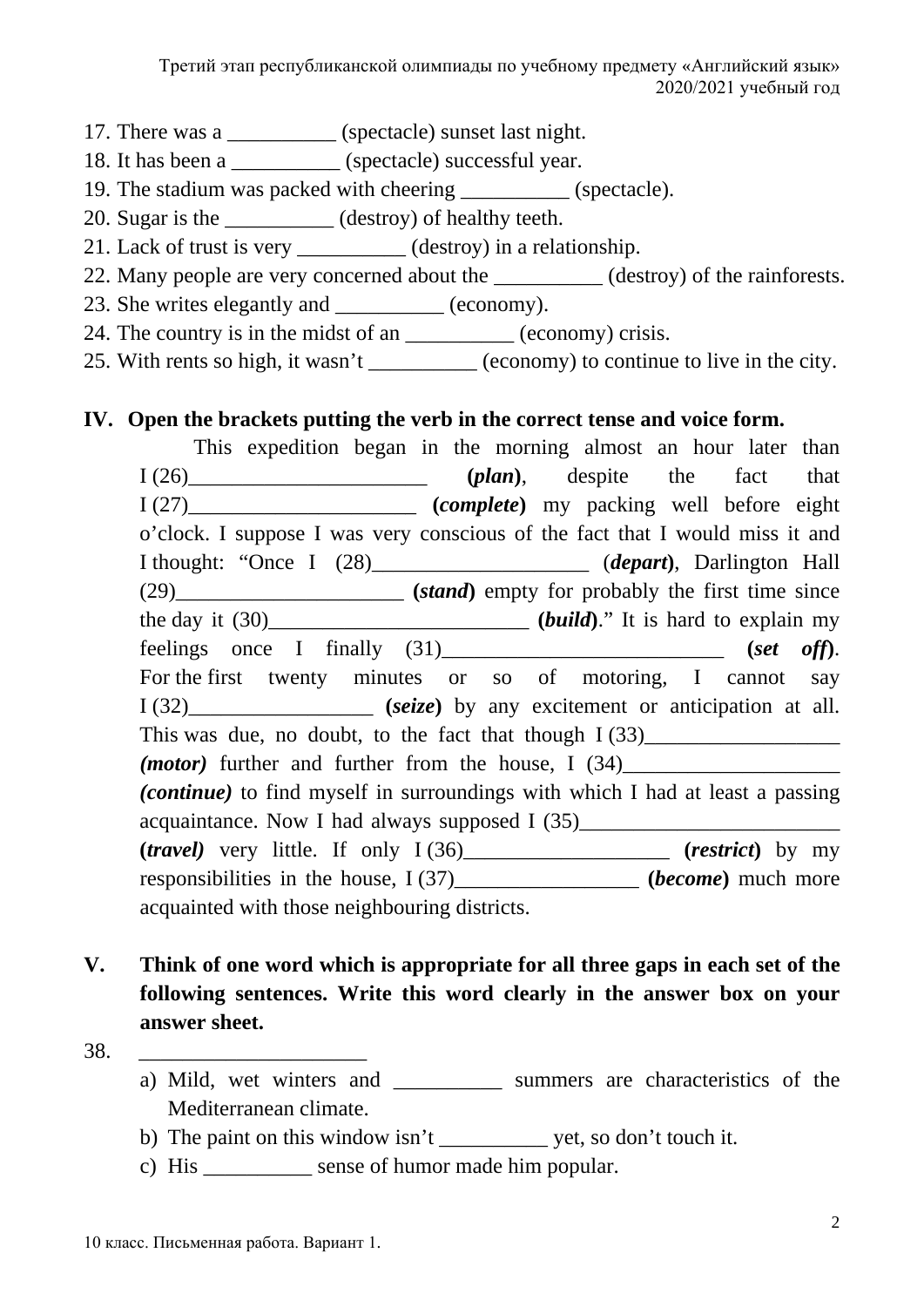39. <u>\_\_\_\_\_\_\_\_\_\_\_\_\_\_\_\_\_\_\_\_\_\_</u>

- a) It is difficult to \_\_\_\_\_\_\_\_\_\_\_\_ all the information given in a lecture, so you should always take notes.
- b) We would rather this project did not \_\_\_\_\_\_\_\_\_\_ so much of the company's budget.
- c) We will coat the walls with sound-proof material so that they \_\_\_\_\_\_\_\_\_\_\_\_\_\_\_ most of the noise coming from outside.

### 40. <u>\_\_\_\_\_\_\_\_\_\_\_\_\_\_\_\_\_\_\_\_\_\_\_\_\_\_</u>

\_\_\_\_\_\_\_\_\_\_.

- a) Their lawyer is optimistic because he says they have a really strong
- b) If that is the \_\_\_\_\_\_\_\_\_\_, then we'll have to fire you.
- c) You can't help Sarah; she is a hopeless \_\_\_\_\_\_\_\_\_\_.

### 41. \_\_\_\_\_\_\_\_\_\_\_\_\_\_\_\_\_\_\_\_\_\_

- a) He drove all the way in the  $\qquad$  lane.
- b) You'd better check the time as my watch is a bit
- c) Only cotton clothes with \_\_\_\_\_\_\_\_\_\_ colours should be washed on this programme.

### 42. \_\_\_\_\_\_\_\_\_\_\_\_\_\_\_\_\_\_\_\_\_\_

- a) Her parents first met at an international \_\_\_\_\_\_\_\_\_\_ festival.
- b) There seemed to be a second of oil on the surface of the water.
- c) After the holiday we were looking forward to developing the
- **VI. Read the following text and look carefully at each line. In most lines, there is one unnecessary word. It is either grammatically incorrect or does not fit in the sense of the text. For each numbered line 43 – 59, find this word and then write it in the answer box on your answer sheet. Some lines are correct. Indicate these lines with a tick**  $(\checkmark)$ **.**
- 43. Miguel de Cervantes, creator of Don Quixote, one of literature's most popular
- 44. and enduring characters, is possibly the most renowned Spanish writer of all time.
- 45. Cervantes was born any near Madrid in 1547, and his life appears to have been
- 46. every bit as exciting as any other of his fiction. He spent several years in Rome
- 47. before joining with the Spanish army in 1570. The next year he took part in
- 48. a fierce naval battle against the forces of all the Ottoman Empire. During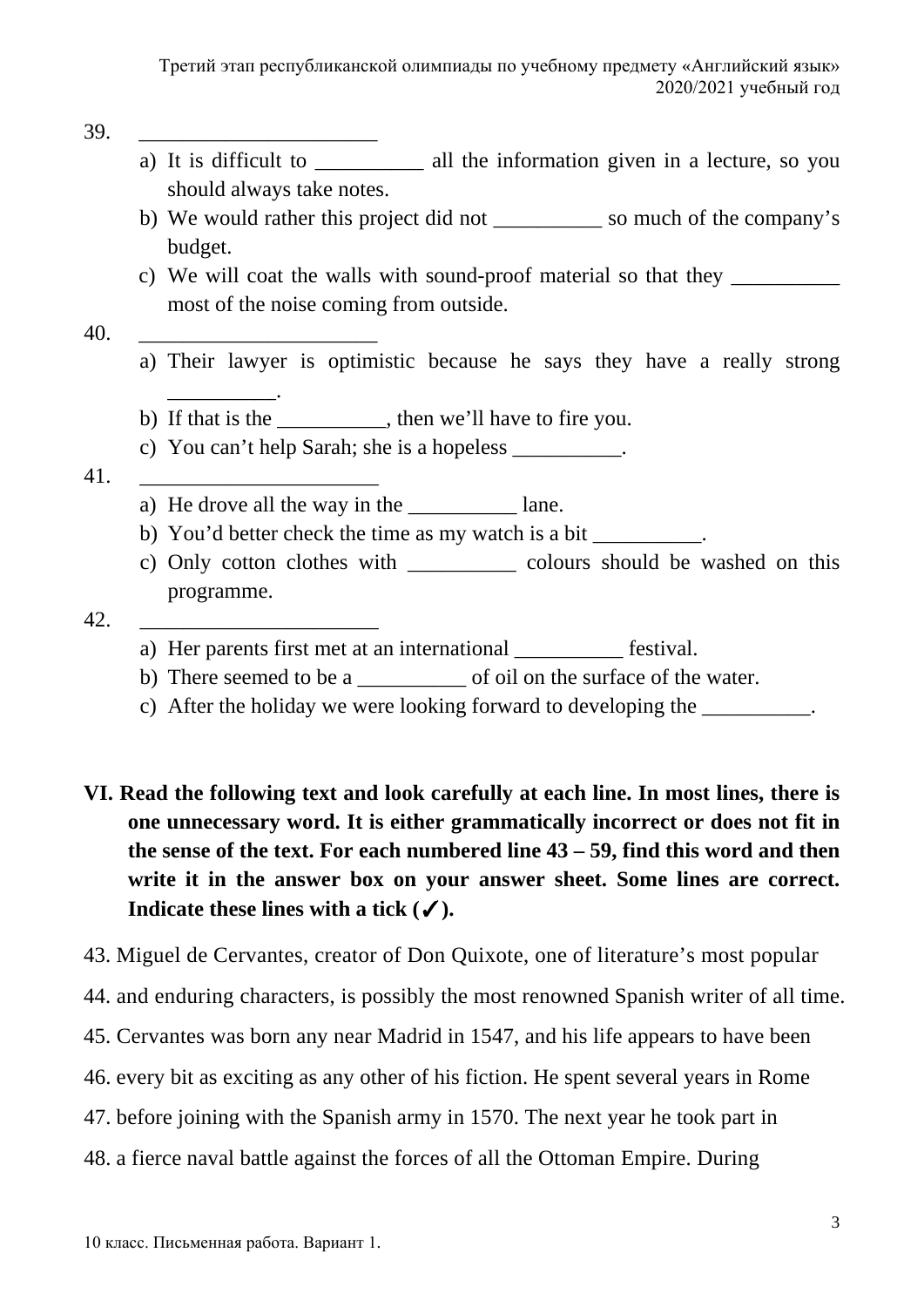49. the battle he was shot twice in the chest and which lost the use of his left hand, 50. but he continued his active service up for the next four years. On leaving 51. the army, Cervantes decided to return to Spain. While he was on his way home, 52. pirates attacked his ship; Cervantes was captured and taken to the Algiers 53. to be sold as a slave. He was made at least four unsuccessful attempts 54. to escape it, before his family finally paid a ransom to free him in 1580. 55. Home at last, Cervantes very tried to concentrate on writing, but found 56. he was unable to make for a living from this; as a result he held various 57. jobs on in different parts of Spain. Although he published numerous works 58. including a poetry and plays, he is best known for his prose, particularly his 59. novel about the adventures of Don Quixote and his faithful friend, Sancho Panza.

## **VII. Fill each of the gaps in the following text with the correct preposition. Write your preposition clearly in the answer box on your answer sheet.**

"The publicity an artist gets when they show a new series (60) \_\_\_\_\_ works (61) \_\_\_\_\_ the media is a double-edged sword," Forrest points out. "You get attention, but you also come in  $(62)$  \_\_\_\_\_ a lot of criticism  $(63)$  \_\_\_\_\_ the media. First, they ask you to talk about your work and then they create their own interpretations, regardless (64) \_\_\_\_\_ what you tell them your work actually says or means."

Forrest's working style is to build up each sculpture piece (65) piece. He says that this process is not widely understood. "There's no real vocabulary (66) \_\_\_\_\_ discussing the craft of building the types of sculptures I create. Reviews of artwork which appear in magazines or newspapers tend to be based (67) \_\_\_\_\_ whether the reviewer likes the particular artist or not, rather than discussing whether the artist is skilful, or how intelligent his work is." There is still something mysterious (68) the creation of an amazing sculpture. "It's very personal, very emotional. It's like building a new friendship," Forrest says. "Once a sculpture is finished, the process you went (69) \_\_\_\_\_ to create it remains (70) \_\_\_\_\_\_ you, like an old friend."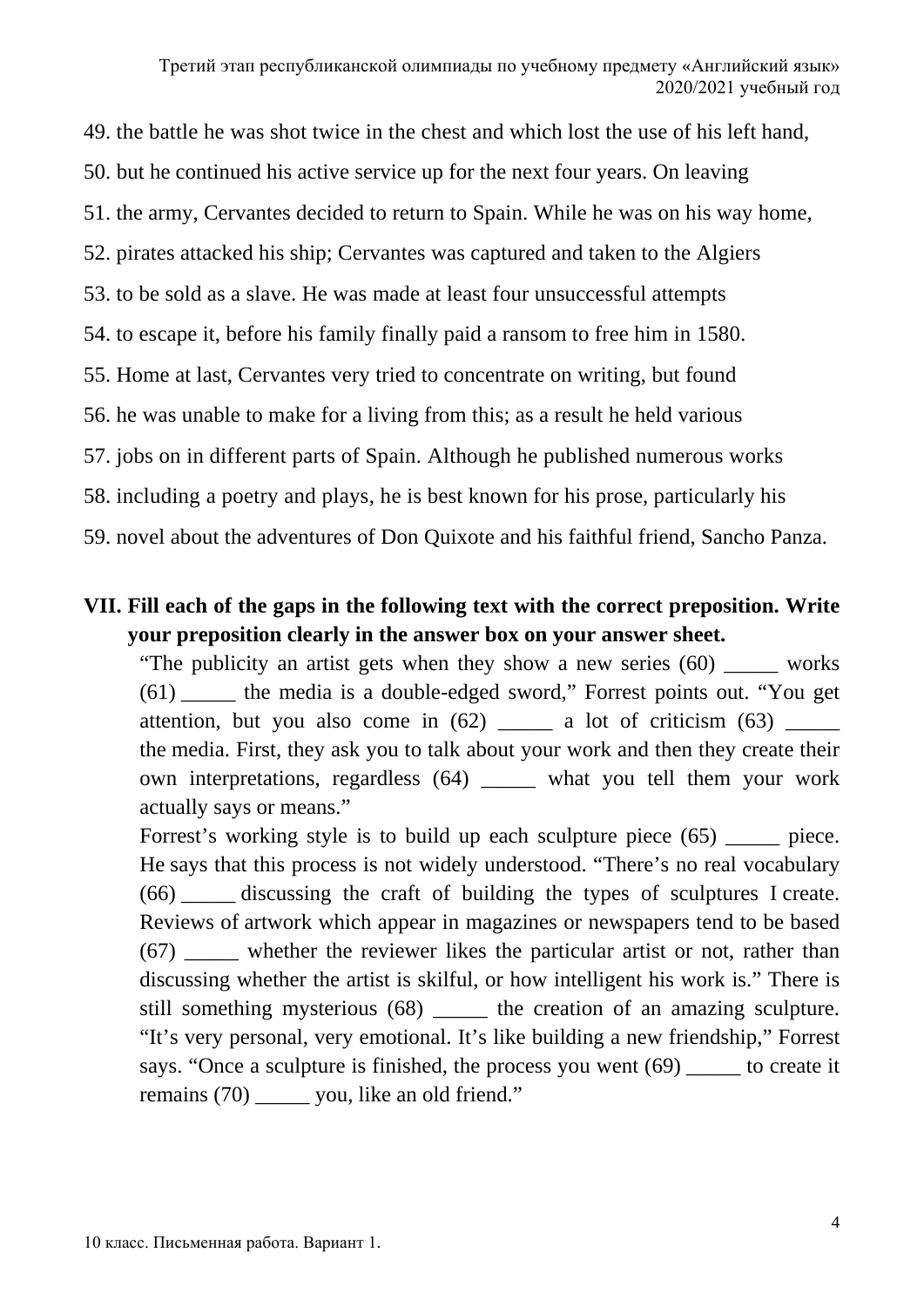# **VIII. Read the article in which five people are talking about their different careers. For questions 71 – 80, choose from the people A – E. The people may be chosen more than once. Mark your answer on your answer sheet.**

**A. Sarah**

All I wanted at seventeen was to keep from going to university like all my friends, so I took a management course and then went to work as an office manager in a small real estate company. In the beginning I was a little nervous about making decisions, but my boss is a close friend and luckily had faith in me and my abilities. My friends, who are still at university, don't appreciate the fact that I have a lot of responsibility right now. They're always calling me to go out – to parties or for pizza, but I usually turn down their invitations because I have to get up early.

### **B. Lisa**

My mum was a teacher, and when I was small, it was a little awkward having her teach in the same school I attended. But after I met some of her former students, I realised what a difference she had made in people's lives. When I started out as a teacher I was quite shy, but one day I daringly stepped out of my place and tried out some innovative teaching techniques. The head teacher got to hear about it, and was very impressed. I really enjoy teaching at secondary level, because I find that teenagers are very engaging.

## **C. Tom**

I am very interested in the field of marine biology and I devoted my younger years to researching and writing a book on the subject. I then went on to get my diving certificate. I started working in England as an instructor, but when I realised there was no real future for me there, I moved to the Caribbean. I started with a diving company in the British Virgin Islands, which was great, but I noticed that the equipment was somewhat outdated. When I pointed it out to my boss, he was so surprised that he immediately ordered new gear for all the instructors. I soon fell in love with the island lifestyle. I enjoy my job, as well as my time off, and now life is perfect.